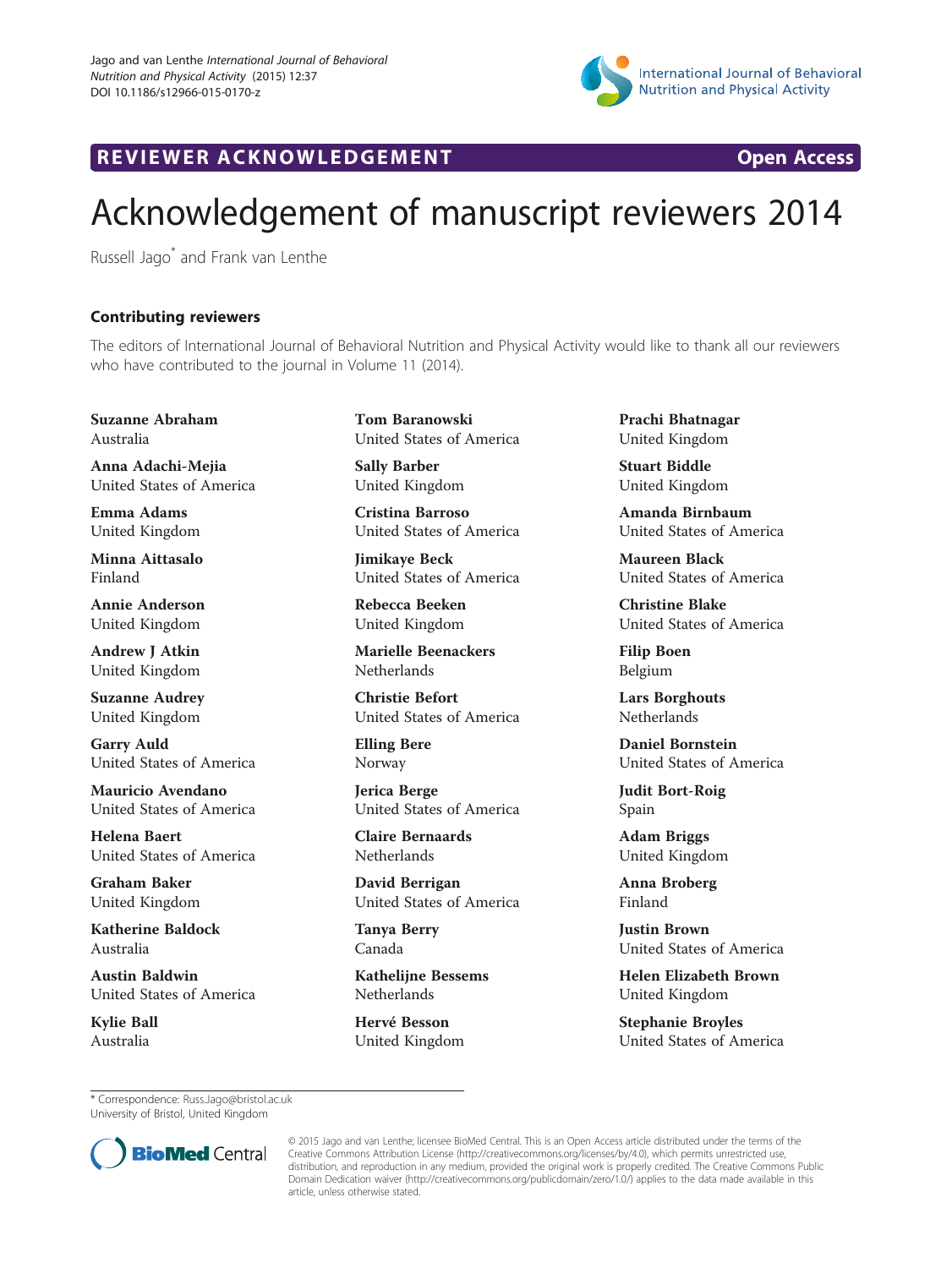Johannes Brug Netherlands

Nicola Buckland United Kingdom

Jens Bucksch Germany

Nicola Burton Australia

Lorraine Cale United Kingdom

Robin Callister Australia

Adrian Cameron Australia

Susan Carnell United Kingdom

Megan Ann Carter Canada

Alison Carver Australia

Gianluca Castelnuovo Italy

Carlos Celis Morales United Kingdom

Catherine Chan Canada

Sebastien Chastin United Kingdom

Mai Jeanette Maidy Chinapaw Netherlands

Bronwyn Clark Australia

Verity Cleland Australia

Natalie Colabianchi United States Minor Outlying Islands

Lucy Cooke United Kingdom

Dean Cooley Australia

Emma Coombes United Kingdom

Angela Craigie United Kingdom David Crawford Australia

Noe Crespo United States of America

Matthew Cross United States of America

Rik Crutzen **Netherlands** 

Jayna Dave United States of America

R Sue Day United States of America

Joop De Boer Netherlands

Ilse De Bourdeaudhuij Belgium

Emely De Vet Netherlands

Petra De Vries Netherlands

Benedicte Deforche Belgium

Ingrid Demmelmaier Sweden

Katharine Wickel Didericksen United States of America

Rod Dishman United States of America

Beth Dixon United States of America

Aiden Doherty United Kingdom

James Dollman Australia

Catherine Draper South Africa

Kimberly Drews United States of America

Shufa Du United States of America

Mitch J Duncan Australia

Scott Duncan New Zealand

Kerith Duncanson Australia

David Dzewaltowski United States of America

Elizabeth Eakin Australia

Narelle Eather Australia

Lynn Edmunds United States of America

Rochelle Eime Australia

Liselotte Schäfer Elinder Sweden

Pauline Emmett United Kingdom

Clare England United Kingdom

Michelle Estrade United Kingdom

Astrid Etman Netherlands

Kelly Evenson United States of America

Nicole Ezendam Netherlands

Stuart Fairclough United Kingdom

Jennifer Falbe United States of America

Barbara Fiese United States of America

Abi Fisher United Kingdom

Natasha Franklin Australia

Laurence Freedman Israel

Marjorie Freedman United States of America

Stijn Friederichs Netherlands

Paul Fuglestad United States of America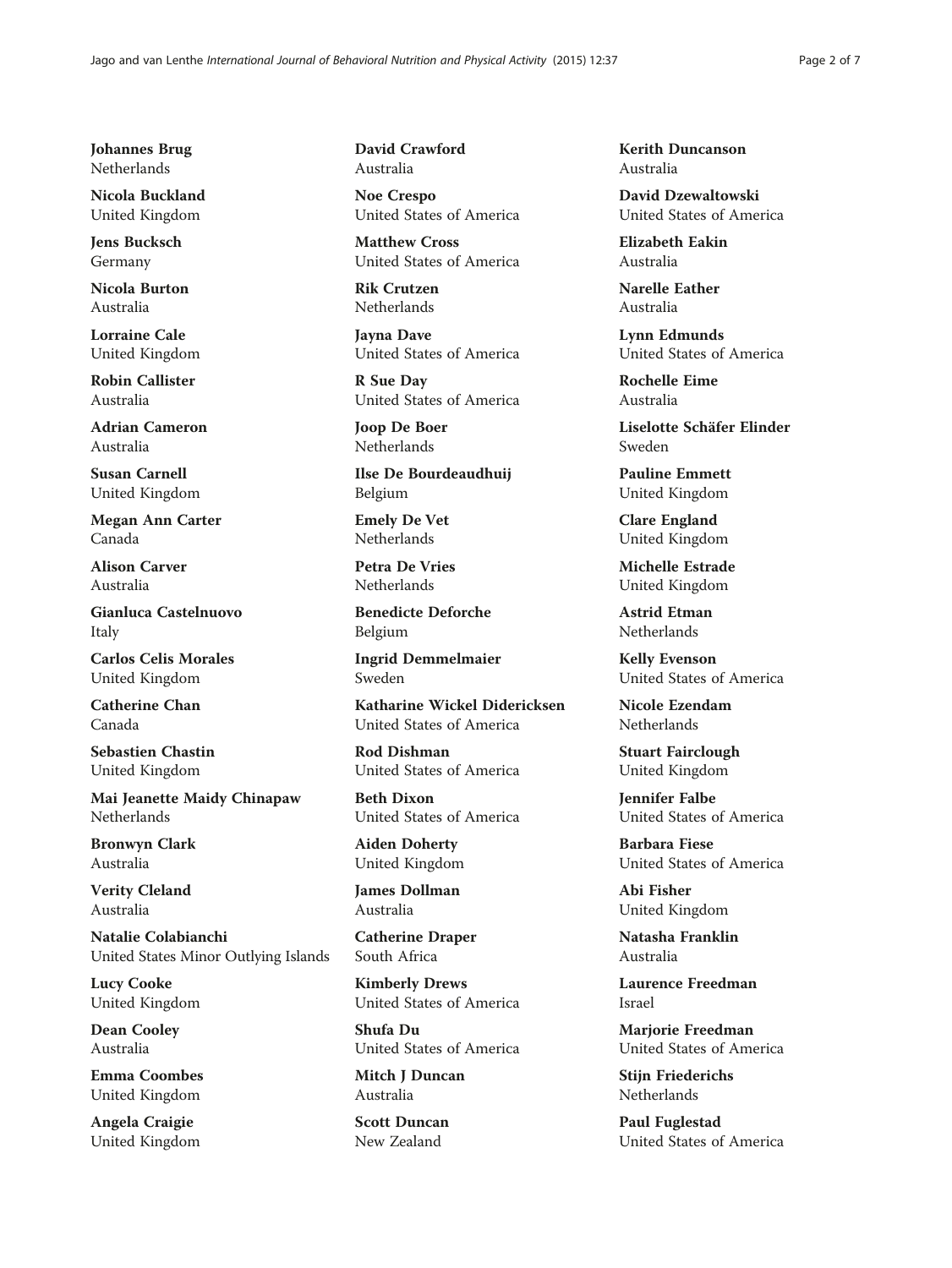Jayne Fulkerson United States of America

Bridget Gaglio United States of America

Amy Galloway United States of America

Kim Gans United States of America

Enrique Garcia Bengoechea Canada

Paul Gardiner Australia

Benjamin Gardner United Kingdom

Emma Gearon Australia

Klaus Gebel Australia

Simone Gill United States of America

Meghan Gillen United States of America

Fiona Gillison United Kingdom

Karen Glanz United States of America

Rebecca Golley Australia

Lora Suzanne Goodell United States of America

Gerlinde Grasser Austria

Cindy Gray United Kingdom

Alison Gustafson United States of America

Josephine Gwynn Australia

Anne Haase United Kingdom

Jess Haines Canada

Pedro Hallal Brazil

Mark Hamer United Kingdom

Katherine Hanna Australia

Louise Hardy Australia

Deirdre Harrington United Kingdom

Richard Harrington United Kingdom

Flo Harrison United Kingdom

Peter Hart United States of America

Sheri Hartman United States of America

Marieke Antonia Hartman United States of America

Emma Haycraft United Kingdom

Sharon Hayes United States of America

Genevieve Healy Australia

Gregory Heath United States of America

Eva Heinen United Kingdom

Ilkka Heinonen Netherlands

Erik Hemmingsson Sweden

Karla Henderson United States of America

Erin Hennessy United States of America

Kylie Hesketh Australia

David Hey United States of America

Melvyn Hillsdon United Kingdom

Erica Hinckson New Zealand

Melanie Hingle United States of America

Mads Hjorth Denmark

Mandy Ho Hong Kong

Eric Hodges United States of America

Bjørn E Holstein Denmark

Andreas Holtermann Denmark

Ciska Hoving **Netherlands** 

Wendy Yajun Huang Hong Kong

M Louise Humbert Canada

Jean Hunleth United States of America

Anita Hurtig-Wennlof Sweden

Ronald Iannotti United States of America

April Idalski Carcone United States of America

Shigeru Inoue Japan

Brandon Irwin United States of America

Janet James United Kingdom

Elena Jansen Australia

Maria Jansen Netherlands

Robert W Jeffery United States of America

Megan Jensen Canada

Laura Johnson United Kingdom

Rebecca Johnson United States of America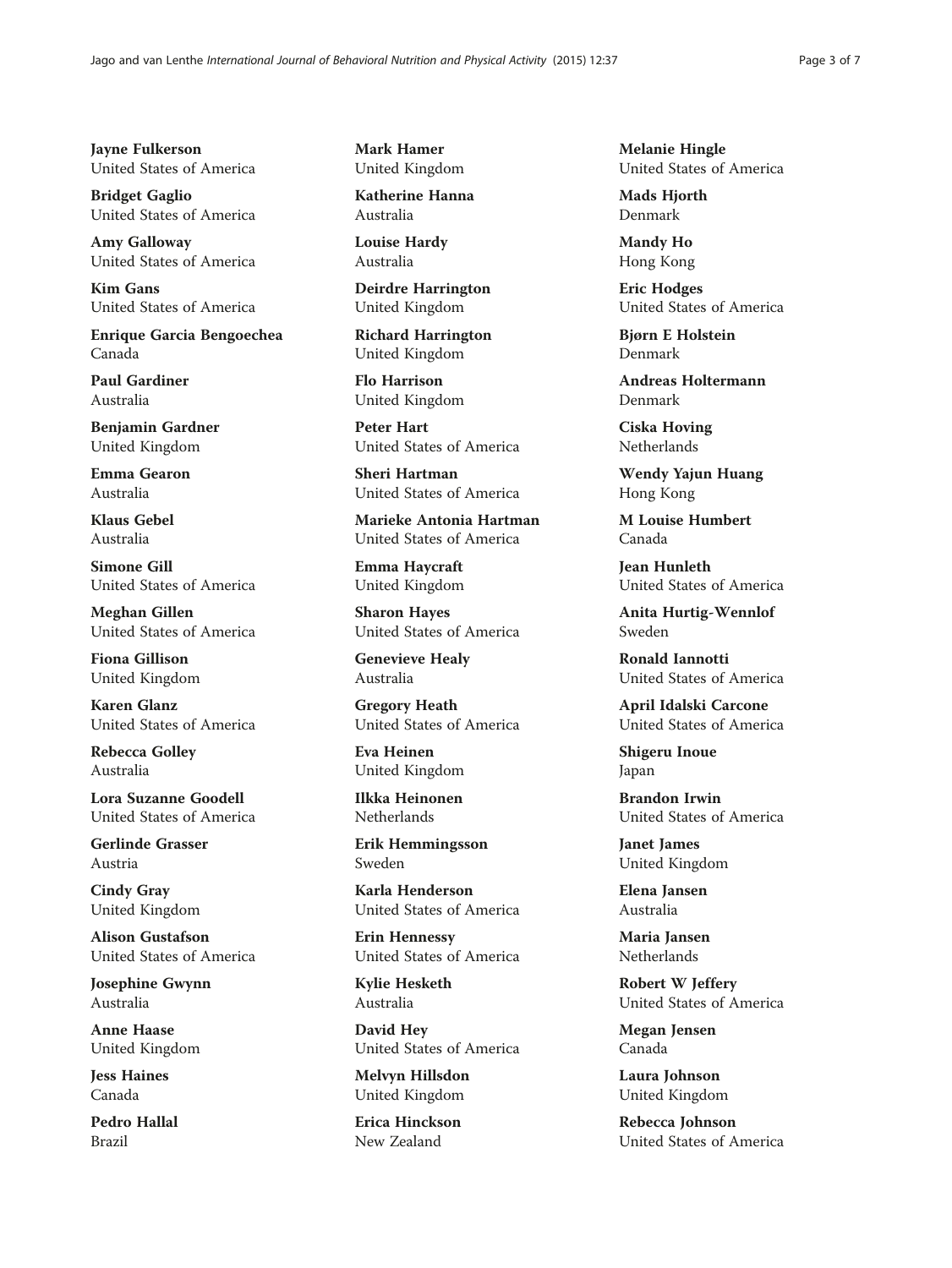Susan Johnson United States of America

Kate Jolly United Kingdom

Andy Jones United Kingdom

Andrew T. Kaczynski United States of America

Sonja Kahlmeier Switzerland

Carlijn Kamphuis Netherlands

Sharon Karp United States of America

Paul Kelly United Kingdom

Jacqueline Kerr United States of America

Jean Kerver United States of America

Joanna Kesten United Kingdom

Ruth Kipping United Kingdom

Joanna Kirby United Kingdom

Heather Kitzman-Ulrich United States of America

Knut-Inge Klepp Norway

Nicolas Knuth United States of America

Gerjo Kok Netherlands

Tracy Kolbe-Alexander Australia

Sibylle Kranz United Kingdom

Katja Kröller Germany

Martha Kubik United States of America

Anton Kunst Netherlands

Lydia Kwak Sweden

Jennifer La Guardia United States of America

Kathleen Lacy Australia

Jouni Lahti Finland

Jeroen Lakerveld Netherlands

Karen Lamb Australia

Amy Lampard United States of America

Anthony Laverty United Kingdom

Rachel Laws Australia

Ha Le Australia

Emma Lea Australia

Amanda Lee Australia

Heather Leidy United States of America

Stephenie Lemon United States of America

Alastair Leyland United Kingdom

Kaigang Li United States of America

Nanna Lien Norway

Barbara Lohse United States of America

Chris Lonsdale Australia

Theo Lorenc United Kingdom

David Lubans Australia

Sean Lucan United States of America Anne Lusk United States of America

Elizabeth Lyons United States of America

Ruth Mabry Oman

Kyle Macdonald-Wallis United Kingdom

Graham Macgregor United Kingdom

Joreintje Mackenbach Netherlands

Roger Mackett United Kingdom

Freya Macmillan Australia

Lea Maes Belgium

Anthea Magarey Australia

Emily Mailey United States of America

Jennifer Marks Australia

Marta Marques Portugal

Louise C Masse Canada

Sarah Mcnaughton Australia

Amy Mcpherson Canada

Melissa Melby United States of America

Robin Mellecker Hong Kong

Jason Mendoza United States of America

Dafna Merom Australia

Brad Metcalf United Kingdom

Anouk Middelweerd Netherlands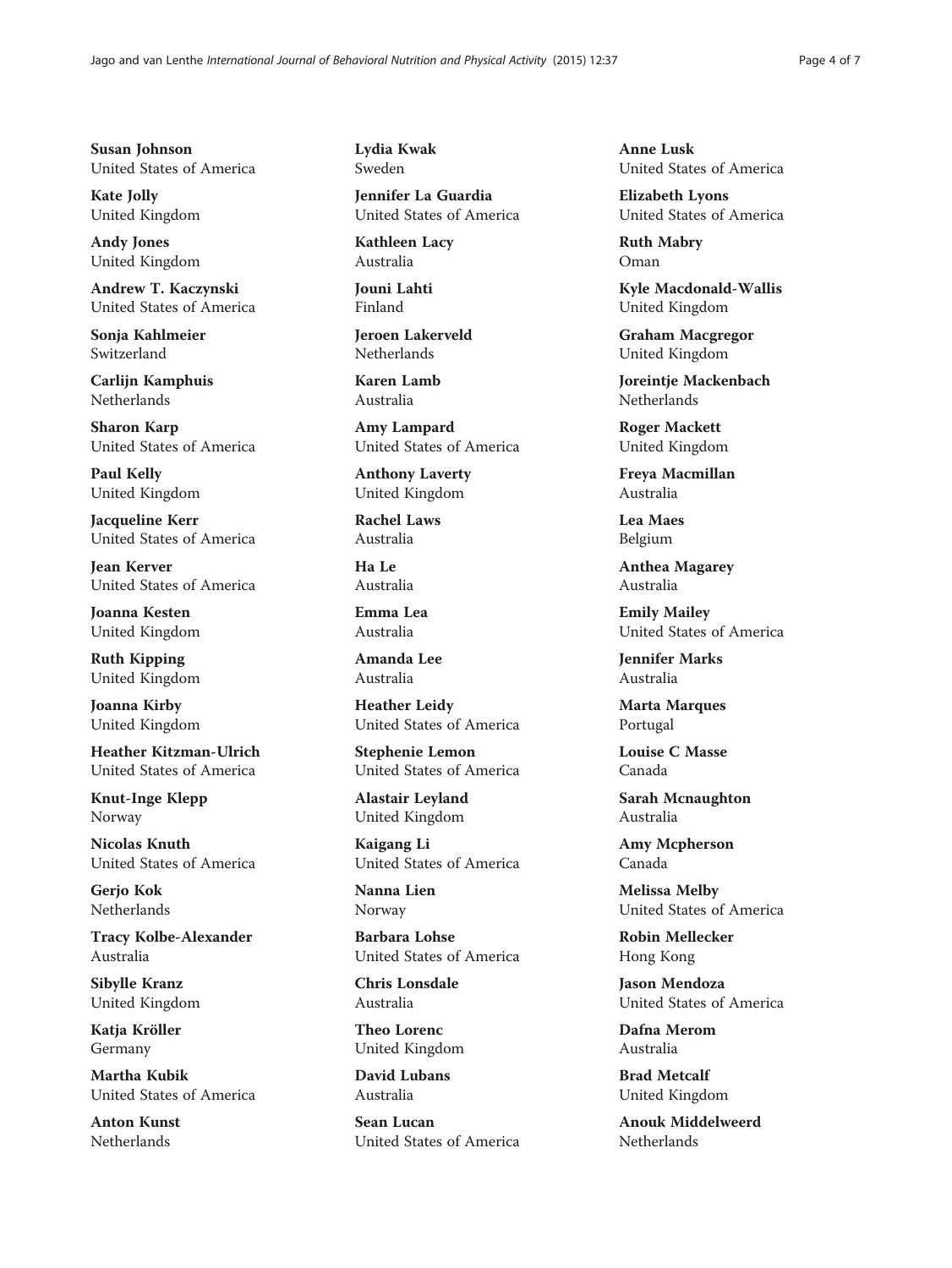Bent Egberg Mikkelsen Denmark

Josef Mitas Czech Republic

Richard Mitchell United Kingdom

Sandrine Monnery-Patris France

Jesse Morrell United States of America

Niamh Murphy Ireland

Patti-Jean Naylor Canada

Theresa Nicklas United States of America

Glen Nielsen Denmark

Faryle Nothwehr United States of America

Paulina Nowicka Sweden

Caryl Nowson Australia

Gisela Nyberg Sweden

Julie Obbagy United States of America

Teresia O'Connor United States of America

Angela Odoms-Young United States of America

David Ogilvie United Kingdom

Tim Olds Australia

Melody Oliver New Zealand

Christine Olson United States of America

Jennifer O'Neill United States of America

Jean-Michel Oppert France

Nicolas Oreskovic United States of America

Juliane Paech Germany

Jenna Panter United Kingdom

Angeliki Papadaki United Kingdom

Sanjoti Parekh Australia

Diana Parra Brazil

Russell Pate United States of America

Amanda Patterson Australia

Jamie Pearce United Kingdom

Rebecca Pearl United States of America

Anna Peeters Australia

Louisa Peralta Australia

Karin Pfeiffer United States of America

Lisa Phillips United Kingdom

Claudia R Pischke Germany

Astrid Poelman Australia

Gina Porter United Kingdom

Thomas Power United States of America

Richard G. Prins **Netherlands** 

Karin Proper Netherlands

Pekka Puska Finland

Merja Rantakokko Finland

Gail Regan United States of America

Dominique Reinwand Germany

Teun Remmers Netherlands

Kristina Martha Renault Denmark

Kyung Rhee United States of America

Ryan Rhodes Canada

Justin Richards Australia

Tracy Richmond United States of America

Nicola Diane Ridgers Australia

Chris Rissel Australia

Lorrene Ritchie United States of America

Christina Roberto United States of America

Jennifer Robertson-Wilson Canada

Leah Robinson United States of America

Erin Roche United States of America

Carol Rodgers Canada

Megan Rollo Australia

Anne Rongen Netherlands

Eva Roos Finland

Dori Rosenberg United States of America

Richard Rosenkranz United States of America

Ash Routen United Kingdom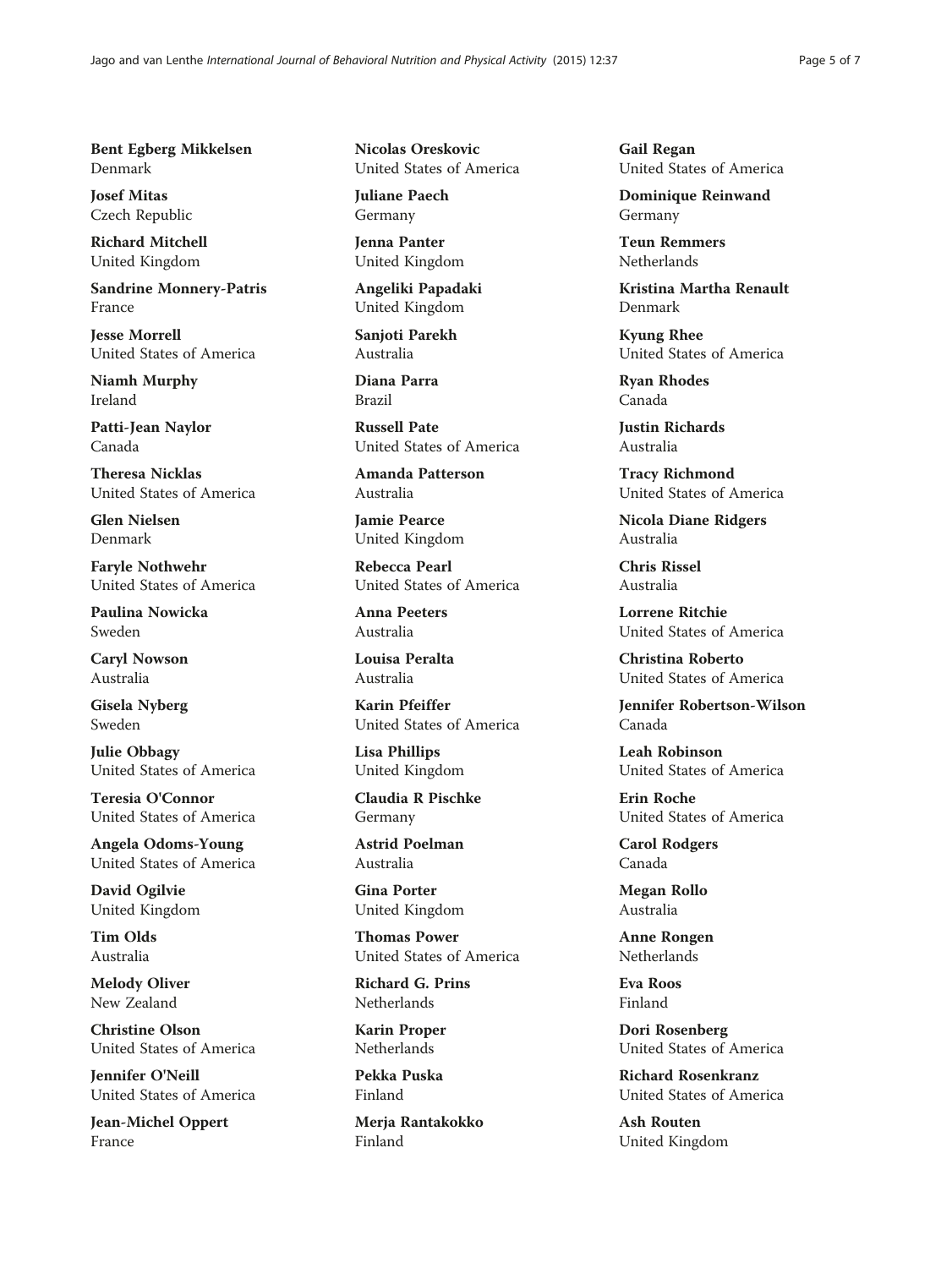Alex Rowlands United Kingdom

RAC Ruiter Netherlands

Zoe Rutherford United Kingdom

Geert Rutten Netherlands

Gemma Ryde United Kingdom

Arja Sääkslahti Finland

Jo Salmon Australia

Ferdinand Salonna Czech Republic

Deborah Salvo Mexico

Julie Saunders Australia

Ruth Saunders United States of America

Hans Savelberg **Netherlands** 

Jasper Schipperijn Denmark

Stephanie Schoeppe Australia

Daniela Schulz Netherlands

John Schuna United States of America

Claire Schwartz United Kingdom

Marlene Schwartz United States of America

Simon Sebire United Kingdom

Jan Seghers Belgium

Rebecca Seguin United States of America

Elena Serrano United States of America Shannon Siegel United States of America

Erik Sigmund Czech Republic

Amy Silva-Smith United States of America

Susan Slade Australia

Sandy Slater United States of America

Lee Smith United Kingdom

Falko F Sniehotta United Kingdom

Marita Sodergren Australia

Kimmo Sorjonen Sweden

Alison Spence Australia

Andrew Springer United States of America

Tonje Holte Stea Norway

Jostein Steene-Johannessen Norway

Amy Storfer-Isser United States of America

Vera Storm Germany

Kristi Storti United States of America

Gareth Stratton United Kingdom

Jorien Strijk Netherlands

Takemi Sugiyama Australia

Carolyn Summerbell United Kingdom

Chalida Svastisalee Denmark

Daniel Taber United States of America Marian Tanofsky-Kraff United States of America

Sharon Taverno Ross United States of America

Natalie Taylor Australia

David Taylor-Robinson United Kingdom

Saskia Te Velde Netherlands

Pedro Teixeira Portugal

Richard Telford Australia

Debbe Thompson United States of America

Janice Thompson United Kingdom

Lukar Thornton Australia

Idia Thurston United States of America

Anna Timperio Australia

Sandar Tin Tin New Zealand

Sylvia Titze Austria

Nick Townsend United Kingdom

Mark S Tremblay Canada

Margarita Triguero-Mas Spain

Philip Troped United States of America

Catrine Tudor-Locke United States of America

Gavin Turrell Australia

Lisa Tussing-Humphreys United States of America

Dale Ulrich United States of America